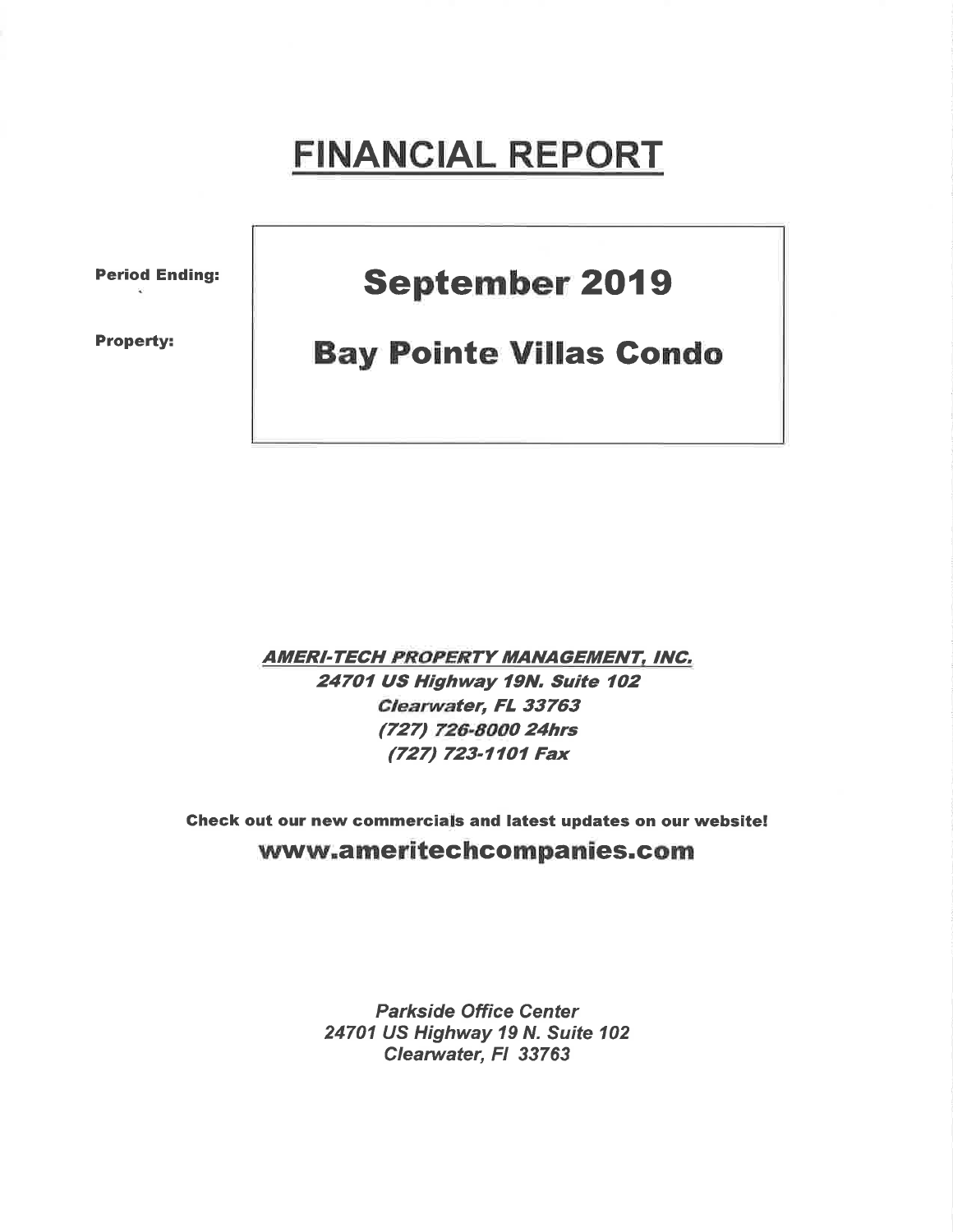It is the intent of Ameri-Tech Property Management services to produce a comprehensive self contained Financial Report, where as the validity and accuracy of the information being reported can be easily understood and substantiated. The following financial information is for Management purposes only in order to assist the association in financial planning. The attached financials have not been Audited, Reviewed, or Compiled at this time by an independent CPA.

The information contained on this page will aid the reader in better understanding this Financial Report. Each report analysis listed below will be explained in clear detail. This will enable the reader to better understand the intent and purpose of each report, as well as render the current financial disposition of the Property or Association.

### TaþIe of Contents

| <b>Income Statement:</b>             | The accounting procedures have been prepared on a modified<br>cash basis. All income and expenses are posted on the<br>statement during the same period in which they were incurred.                        |
|--------------------------------------|-------------------------------------------------------------------------------------------------------------------------------------------------------------------------------------------------------------|
| <b>Balance Sheet:</b>                | Financial information listed on the Balance Sheet will show all<br>assets and liabilities, such as available cash, deposits, reserve<br>accounts, loans and equity.                                         |
| <b>General Ledger:</b>               | The General Ledger details all of the financial activity performed<br>in a given period to provide the reader with a detailed<br>explanation on each and every entry made for the period being<br>reported. |
| <b>Delinquent Owners:</b>            | This report will list all Delinguent Owners and the current<br>balance due.                                                                                                                                 |
| <b>Prepaid Owners:</b>               | This report will list all Prepaid Members.                                                                                                                                                                  |
| Disbursement Report:                 | This report will list all checks disbursed for the period being<br>reported, along with copies of all invoices paid,                                                                                        |
| <i><b>Reconciliation Report:</b></i> | This report with the actual bank statements shall reconcile the<br>account statements for the period being reported.                                                                                        |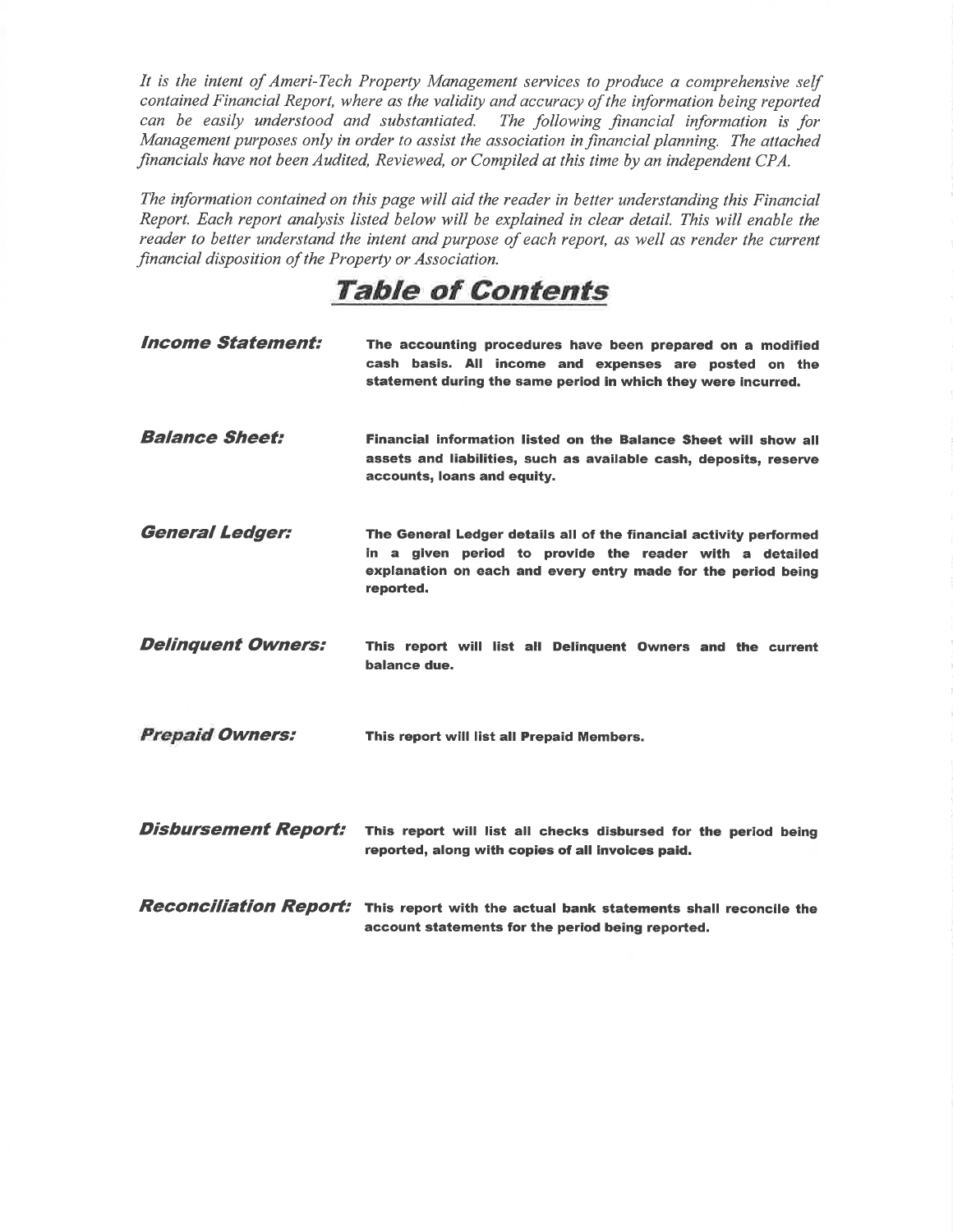

#### **Income Statement - Operating**

Bay Pointe Villas Condo Assn. Inc.

09/30/2019

| me:  | $10:11$ an |  |
|------|------------|--|
| ige: |            |  |

|                       |                                     |                          | <b>Current Period</b>             |                          | Year-to-date | Annual         |                       |               |
|-----------------------|-------------------------------------|--------------------------|-----------------------------------|--------------------------|--------------|----------------|-----------------------|---------------|
| <b>Description</b>    |                                     | Actual                   | Budget                            | Variance                 | Actual       | Budget         | Variance              | <b>Budget</b> |
| <b>REVENUE</b>        |                                     |                          |                                   |                          |              |                |                       |               |
| 4010                  | Unit Maintenance Fees               | \$10,070,00              | \$9,660,00                        | \$410.00                 | \$87,667.38  | \$86,940,00    | \$727.38              | \$115,920.00  |
| 4400                  | Operating Interest Income           | 0.14                     | $\left\langle \Psi \right\rangle$ | 0:14                     | 1.67         | $\sim$         | 1.67                  |               |
| 4500                  | Application Income                  | 50.00                    | ٠                                 | 50.00                    | 275,00       | $\sim$         | 275.00                |               |
| 4800                  | Misc Income                         | ×                        | $\sim$                            | G.                       | 2,747,12     | F.             | 2,747.12              |               |
| <b>Total REVENUE</b>  |                                     | 10,120.14                | 9,660.00                          | 460.14                   | 90,691.17    | 86,940.00      | 3,751.17              | 115,920.00    |
| <b>EXPENSES</b>       |                                     |                          |                                   |                          |              |                |                       |               |
| <b>ADMINISTRATIVE</b> |                                     |                          |                                   |                          |              |                |                       |               |
| 5010                  | Copies/Printing Supplies            | 585.81                   | 125.00                            | (460.81)                 | 1,940.01     | 1,125.00       | (815.01)              | 1,500.00      |
| 5300                  | Insurance                           | 1,334.77                 | 2,750.00                          | 1,415,23                 | 36,635.02    | 24,750.00      | (11,885.02)           | 33,000.00     |
| 5600                  | Corporate Report Fee                | $\overline{\phantom{a}}$ | 5.00                              | 5.00                     | 80.00        | 45.00          | (35.00)               | 60.00         |
| 5610                  | <b>Bureau Fees</b>                  |                          | 7.67                              | 7.67                     | $\sim$       | 69.03          | 69,03                 | 92,00         |
| 5800                  | Management Fee                      | 650.00                   | 650 00                            | $\mathcal{L}$            | 5,850.00     | 5,850.00       | ÷,                    | 7,800.00      |
| 5900                  | Legal                               | Ψ                        | 50,00                             | 50,00                    | 401.50       | 450.00         | 48.50                 | 600.00        |
| 5910                  | Accounting/Tax Returns              |                          | 27.08                             | 27,08                    | 325.00       | 243.72         | (81.28)               | 325.00        |
| 6210                  | Pool Permit                         |                          | 14.58                             | 14,58                    | 175,00       | 131.22         | (43.78)               | 175.00        |
|                       | <b>Total ADMINISTRATIVE</b>         | 2,570.58                 | 3,629.33                          | 1,058.75                 | 45,406,53    | 32,663.97      | (12, 742, 56)         | 43,552.00     |
|                       | <b>GROUNDS MAINTENANCE</b>          |                          |                                   |                          |              |                |                       |               |
| 5400                  | Lawn Service Contract               | 850.00                   | 850.00                            | $\overline{\phantom{a}}$ | 7,650.00     | 7,650.00       | ×                     | 10,200.00     |
| 5420                  | Trees                               |                          | 83.33                             | 83,33                    |              | 749.97         | 749.97                | 1,000.00      |
|                       | <b>Total GROUNDS MAINTENANCE</b>    | 850.00                   | 933.33                            | 83.33                    | 7,650.00     | 8,399.97       | 749.97                | 11,200,00     |
|                       | <b>BUILDING MAINTENANCE</b>         |                          |                                   |                          |              |                |                       |               |
| 6100                  | <b>Building Maintenance</b>         | 1,950.00                 | 446.67                            | (1,503.33)               | 3,650,60     | 4,020.03       | 369.43                | 5,360.00      |
| 6120                  | Miscellaneous Materials             |                          | 41.67                             | 41.67                    |              | 375.03         | 375.03                | 500.00        |
| 6200                  | Pool Contract                       |                          | 295.00                            | 295.00                   | 2,698.40     | 2,655.00       | (43, 40)              | 3,540.00      |
| 6205                  | Pool Repairs/Maintenance            | 123.00                   | 66.67                             | (56, 33)                 | 1,175.12     | 600.03         | (575.09)              | 800.00        |
|                       | <b>Total BUILDING MAINTENANCE</b>   | 2,073.00                 | 850.01                            | (1,222.99)               | 7,524,12     | 7,650.09       | 125.97                | 10,200.00     |
|                       | <b>UTILITY EXPENSES</b>             |                          |                                   |                          |              |                |                       |               |
| 7000                  | Electric                            | 221.05                   | 226.67                            | 5.62                     | 2,128.39     | 2,040.03       | (88.36)               | 2,720.00      |
| 7001                  | Water and Sewer                     | ë                        | 1,250.00                          | 1,250.00                 | 9,855.15     | 11,250.00      | 1,394.85              | 15,000.00     |
| 7002                  | <b>Trash Removal</b>                | 225.00                   | 225.00                            |                          | 2,285.00     | 2,025 00       | (260.00)              | 2,700.00      |
| 7006                  | Cable Service                       | 974.07                   | 975.25                            | 1,18                     | 8,770.51     | 8,777.25       | 6.74                  | 11,703.00     |
|                       | <b>Total UTILITY EXPENSES</b>       | 1,420.12                 | 2,676.92                          | 1,256,80                 | 23,039.05    | 24,092.28      | 1,053.23              | 32,123.00     |
|                       | <b>NON OPERATING EXPENSES</b>       |                          |                                   |                          |              |                |                       |               |
| 9010                  | Reserves- Painting                  | 272.75                   | 272.75                            | n.                       | 2,454.25     | 2,454,75       | 0,50                  | 3,273,00      |
| 9030                  | Reserves-Roof                       | 1,183.33                 | 1,183.33                          |                          | 10,649.97    | 10,649.97      | $\frac{1}{2}$         | 14,200.00     |
| 9060                  | Reserves-Pool                       | 76.33                    | 76.33                             |                          | 686.97       | 686.97         | ÷                     | 916.00        |
| 9100                  | Deferred Maintenance                | 38.00                    | 38.00                             | ×                        | 342.00       | 342.00         | $\tilde{\mathcal{M}}$ | 456.00        |
|                       | <b>Total NON OPERATING EXPENSES</b> | 1,570.41                 | 1,570.41                          | ÷                        | 14,133.19    | 14,133.69      | 0.50                  | 18,845.00     |
| <b>Total EXPENSES</b> |                                     | \$8,484.11               | \$9,660.00                        | \$1,175.89               | \$97,752.89  | \$86,940.00    | (\$10,812.89)         | \$115,920.00  |
|                       | <b>COMBINED NET INCOME</b>          | \$1,636.03               | $\mathbb{S}^-$                    | \$1,636.03               | (\$7,061,72) | $\mathbb{S}^-$ | (\$7,061.72)          | $S-$          |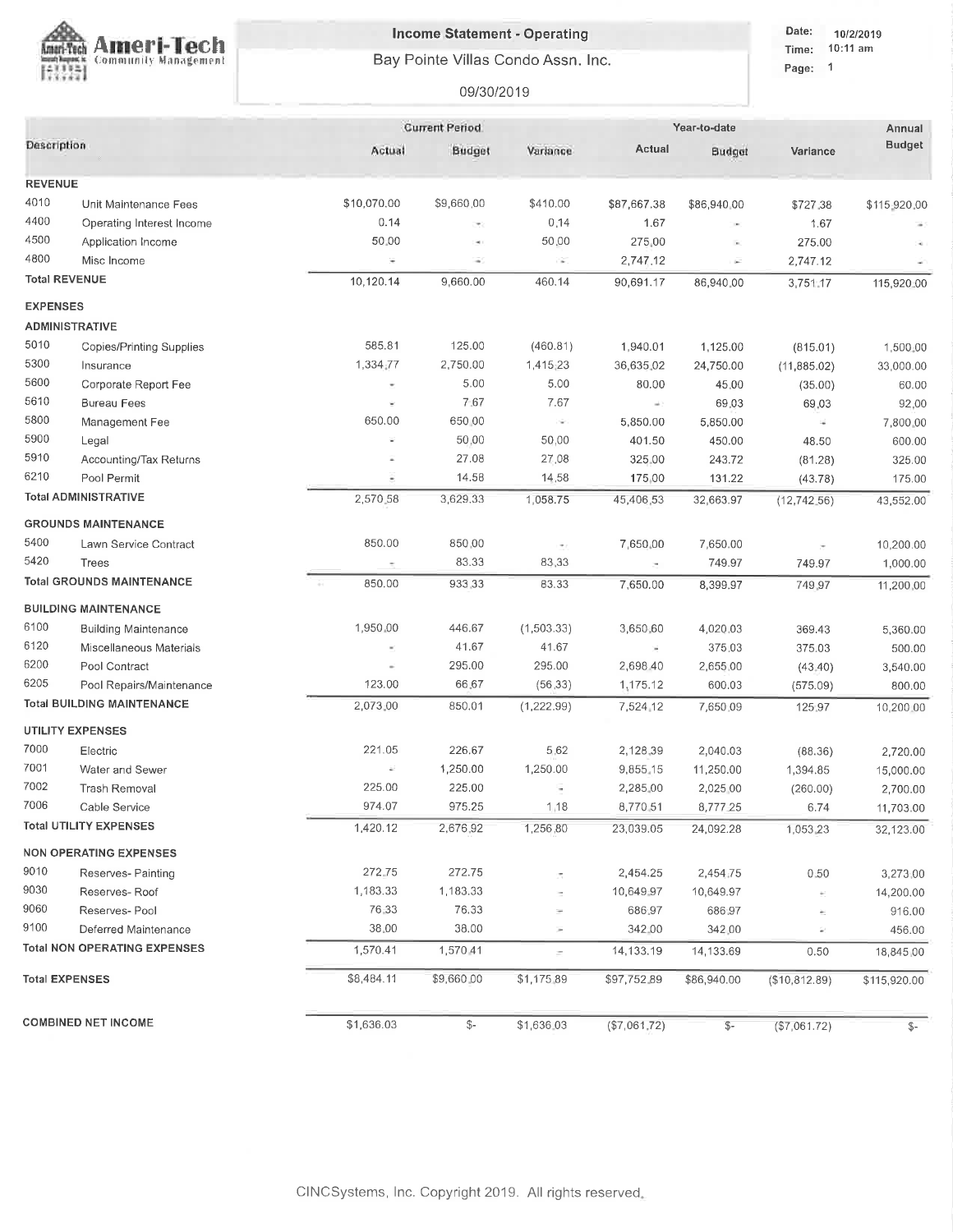| <b>Ameri-Tech</b> |
|-------------------|
|                   |

#### Income Statement Summary - Operating Bay Pointe Villas Condo Assn. Inc.

Fiscal Period: September 2019

Date: 10/2/2019 Time: 10:11 am

Page: 1

| <b><i><u>ccount</u></i></b><br><b>REVENUE</b> |             | January                  | February                 | March                    | April                                 | May                      | June          | July                     | August   | September.               | October        | November                 | <b>December</b> | Tota        |
|-----------------------------------------------|-------------|--------------------------|--------------------------|--------------------------|---------------------------------------|--------------------------|---------------|--------------------------|----------|--------------------------|----------------|--------------------------|-----------------|-------------|
| 010 Unit Maintenance Fees                     |             | 9,890.00                 | 9,990.00                 | 10,502,38                | 8,895.00                              | 9,660.00                 | 10,600.00     | 9,660.00                 | 8,400.00 | 10,070,00                |                |                          |                 | \$87,667.38 |
| 400 Operating Interest Income                 |             | 0.20                     | 0.23                     | 0.23                     | 0.25                                  | 0.20                     | 0.18          | 0.12                     | $0 - 12$ | 0.14                     |                |                          |                 | 1.67        |
| 500 Application Income                        |             | 50.00                    | 50.00                    | $\overline{\phantom{a}}$ | 25,00                                 | 50,00                    | 50.00         | Ξ                        | C)       | 50.00                    | ÷.             |                          |                 | 275.00      |
| 800 Misc Income                               |             | 893.78                   | $\sim$                   | 513.34                   | $\overline{\phantom{a}}$              | 1,340.00                 | G.            | £,                       | ×.       | ۰                        | œ.             | ×                        | $\sim$          | 2,747.12    |
| otal REVENUE                                  |             | 10,833.98                | 10,040.23                | 11,015.95                | 8,920.25                              | 11,050.20                | 10,650.18     | 9,660.12                 | 8,400.12 | 10,120.14                |                |                          |                 | 90,691.17   |
| <b>EXPENSES</b>                               |             |                          |                          |                          |                                       |                          |               |                          |          |                          |                |                          |                 |             |
| <b>IDMINISTRATIVE</b>                         |             |                          |                          |                          |                                       |                          |               |                          |          |                          |                |                          |                 |             |
| 010 Copies/Printing Supplies                  |             | 206:00                   | 127.00                   | 178:00                   | 117.00                                | 73.20                    | 260.00        | 116.00                   | 277.00   | 585.81                   |                |                          |                 | 1,940.01    |
| 300 Insurance                                 |             | 2,291.96                 | 2,291.96                 | 2,291.96                 | 7,306.96                              | 3,548.10                 | 13,829.77     | 2,404.77                 | 1,334.77 | 1,334.77                 |                |                          |                 | 36,635.02   |
| 600 Corporate Report Fee                      |             | $\overline{\phantom{a}}$ | 80.00                    | $\sim$                   | $\mathcal{F}^{\bullet}_{\mathcal{F}}$ | Ø.                       | $\mathcal{C}$ | $\overline{\phantom{a}}$ | ×,       | $\bar{a}$                |                |                          |                 | 80.00       |
| 800 Management Fee                            |             | 650,00                   | 650.00                   | 650.00                   | 650.00                                | 650.00                   | 650.00        | 650.00                   | 650.00   | 650,00                   |                |                          |                 | 5,850.00    |
| 800 Legal                                     |             | $\rightarrow$            | 200.00                   | 26.50                    | 175.00                                | ¥9                       |               | ¥.                       | Ŵ.       | ÷                        |                |                          |                 | 401.50      |
| 810 Accounting/Tax Returns                    |             | $\overline{\phantom{a}}$ | 325.00                   | $\sim$                   | $\mathcal{M}_{\mathcal{A}}$           | ٠                        |               |                          |          |                          |                |                          |                 | 325.00      |
| 210 Pool Permit                               |             | $\sim$                   | $\overline{\phantom{a}}$ | $\bar{a}$                | 175.00                                | ÷.                       |               | ×                        | ×        | ٠                        | ٠              |                          | $\sim$          | 175.00      |
| otal ADMINISTRATIVE                           |             | 3,147.96                 | 3,673.96                 | 3,146.46                 | 8,423.96                              | 4,271.30                 | 14,739.77     | 3,170.77                 | 2,261.77 | 2,570.58                 | $\sim$         |                          |                 | 45,406.53   |
| <b>SROUNDS MAINTENANCE</b>                    |             |                          |                          |                          |                                       |                          |               |                          |          |                          |                |                          |                 |             |
| 400 Lawn Service Contract                     |             | ò.                       | ÷,                       | 2,550.00                 | $\overline{\phantom{a}}$              | 1,700.00                 | 850.00        | 850.00                   | 850.00   | 850.00                   |                | $\overline{\bullet}$     |                 | 7,650.00    |
| otal GROUNDS MAINTENANCE                      |             | $\overline{\phantom{a}}$ | ٠                        | 2,550.00                 | B                                     | 1,700.00                 | 850.00        | 850.00                   | 850.00   | 850.00                   | ٠              | ٠                        | ×               | 7,650.00    |
| <b><i>IUILDING MAINTENANCE</i></b>            |             |                          |                          |                          |                                       |                          |               |                          |          |                          |                |                          |                 |             |
| i100 Building Maintenance                     |             | 75,00                    | 434.73                   | 245.00                   | ÷                                     | 100.00                   | 670.87        | Ξ                        | 175.00   | 1,950.00                 |                |                          |                 | 3,650.60    |
| 200 Pool Contract                             |             | 295.00                   | 295.00                   | 295.00                   | 295.00                                | $\overline{\phantom{a}}$ | 928.40        | 295.00                   | 295.00   | $\overline{\phantom{a}}$ |                |                          |                 | 2,698.40    |
| i205 Pool Repairs/Maintenance                 |             | 50:00                    | ×.                       | ×                        | $\mathcal{M}$                         | 616.27                   | ×             | 50.00                    | 335.85   | 123.00                   | ¥,             |                          |                 | 1,175.12    |
| otal BUILDING MAINTENANCE                     |             | 420.00                   | 729.73                   | 540.00                   | 295.00                                | 716,27                   | 1,599.27      | 345.00                   | 805.85   | 2,073.00                 | ٠              |                          | £.              | 7,524.12    |
| <b>JTILITY EXPENSES</b>                       |             |                          |                          |                          |                                       |                          |               |                          |          |                          |                |                          |                 |             |
| 000 Electric                                  |             | 234.95                   | 243.44                   | 226.29                   | 272.17                                | 224.24                   | 218.64        | 268.02                   | 219.59   | 221.05                   |                |                          |                 | 2,128.39    |
| 001 Water and Sewer                           |             | $\overline{\phantom{a}}$ | 1,049.17                 | $\overline{\phantom{a}}$ | 3,525.66                              | $\overline{\phantom{a}}$ | 3,343.50      | ×                        | 1,936.82 | $\overline{\phantom{a}}$ |                |                          |                 | 9,855.15    |
| 002 Trash Removal                             |             | 225.00                   | 225.00                   | 225.00                   | 225.00                                | 225.00                   | 485.00        | 225.00                   | 225.00   | 225.00                   |                |                          |                 | 2,285.00    |
| '006 Cable Service                            |             | 975.04                   | 975.04                   | 975.04                   | 975.04                                | 974.07                   | 974.07        | 974.07                   | 974.07   | 974.07                   |                |                          |                 | 8,770.51    |
| otal UTILITY EXPENSES                         |             | 1,434.99                 | 2,492.65                 | 1,426.33                 | 4,997.87                              | 1,423.31                 | 5,021.21      | 1,467.09                 | 3,355.48 | 1,420.12                 | ÷.             |                          |                 | 23,039.05   |
| <b>ION OPERATING EXPENSES</b>                 |             |                          |                          |                          |                                       |                          |               |                          |          |                          |                |                          |                 |             |
| 010 Reserves- Painting                        |             | 273.00                   | 272.00                   | 272.75                   | 272.75                                | 272.75                   | 272.75        | 272-75                   | 272.75   | 272.75                   |                |                          |                 | 2,454.25    |
| 030 Reserves- Roof                            |             | 1,183.00                 | 1,183.66                 | 1,183.33                 | 1,183.33                              | 1,183.33                 | 1,183,33      | 1,183.33                 | 1,183.33 | 1,183.33                 |                |                          |                 | 10,649.97   |
| 060 Reserves- Pool                            |             | 76,00                    | 76.66                    | 76.33                    | 76.33                                 | 76.33                    | 76.33         | 76.33                    | 76.33    | 76.33                    |                |                          |                 | 686.97      |
| 1100 Deferred Maintenance                     |             | 38,00                    | 38.00                    | 38.00                    | 38.00                                 | 38,00                    | 38.00         | 38.00                    | 38.00    | 38,00                    | o.             | $\omega$                 | A)              | 342.00      |
| otal NON OPERATING EXPENSES                   |             | 1,570.00                 | 1,570.32                 | 1,570.41                 | 1,570.41                              | 1,570.41                 | 1,570.41      | 1,570.41                 | 1,570.41 | 1,570.41                 | $\bullet$ :    | $\overline{\phantom{a}}$ | $\bullet$       | 14,133.19   |
| otal EXPENSES                                 |             | 6,572.95                 | 8,466.66                 | 9,233.20                 | 15,287.24                             | 9,681.29                 | 23,780.66     | 7,403.27                 | 8,843.51 | 8,484.11                 | $\sigma$       | $\mathcal{P}$            |                 | 97,752.89   |
|                                               | Net Income: | 4,261.03                 | 1,573.57                 | 1,782.75                 | (6, 366.99)                           | 1,368.91                 | (13, 130.48)  | 2,256.85                 | (443.39) | 1,636.03                 | $\overline{a}$ | ×.                       | $\sim$          | (7,061.72)  |